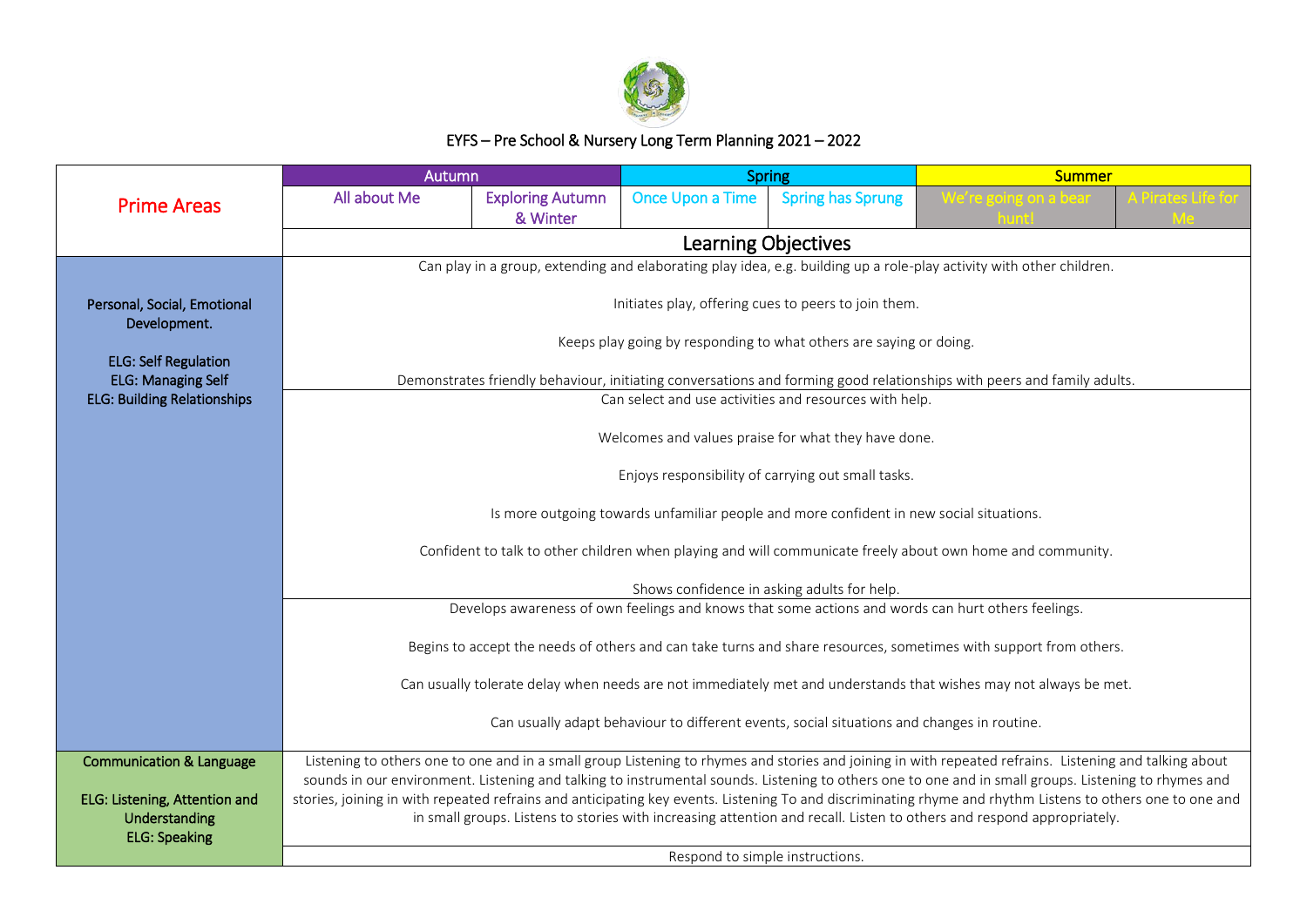

| Developing understanding of prepositions.                                                           |
|-----------------------------------------------------------------------------------------------------|
| Understanding the use of objects.                                                                   |
| Respond to simple instructions.                                                                     |
| Developing understanding of prepositions.                                                           |
| Understanding the use of objects.<br>Responding to more detailed instructions.                      |
| Developing understanding of prepositions.                                                           |
| Developing understanding of how and why questions.                                                  |
| Introduction of new and topic vocabulary.                                                           |
| Recalling and reliving past experiences.                                                            |
| Retelling events in the correct order.                                                              |
| Asking questions.                                                                                   |
| Manners and social conventions of conversation.                                                     |
| Introduction to new and topic related vocabulary.                                                   |
| Use of tenses.                                                                                      |
| Using talk to connect ideas.                                                                        |
| Using more complex sentences to link thoughts.<br>Introduction to new and topic related vocabulary. |
| Use of tenses.                                                                                      |
| Expressing themselves appropriately.                                                                |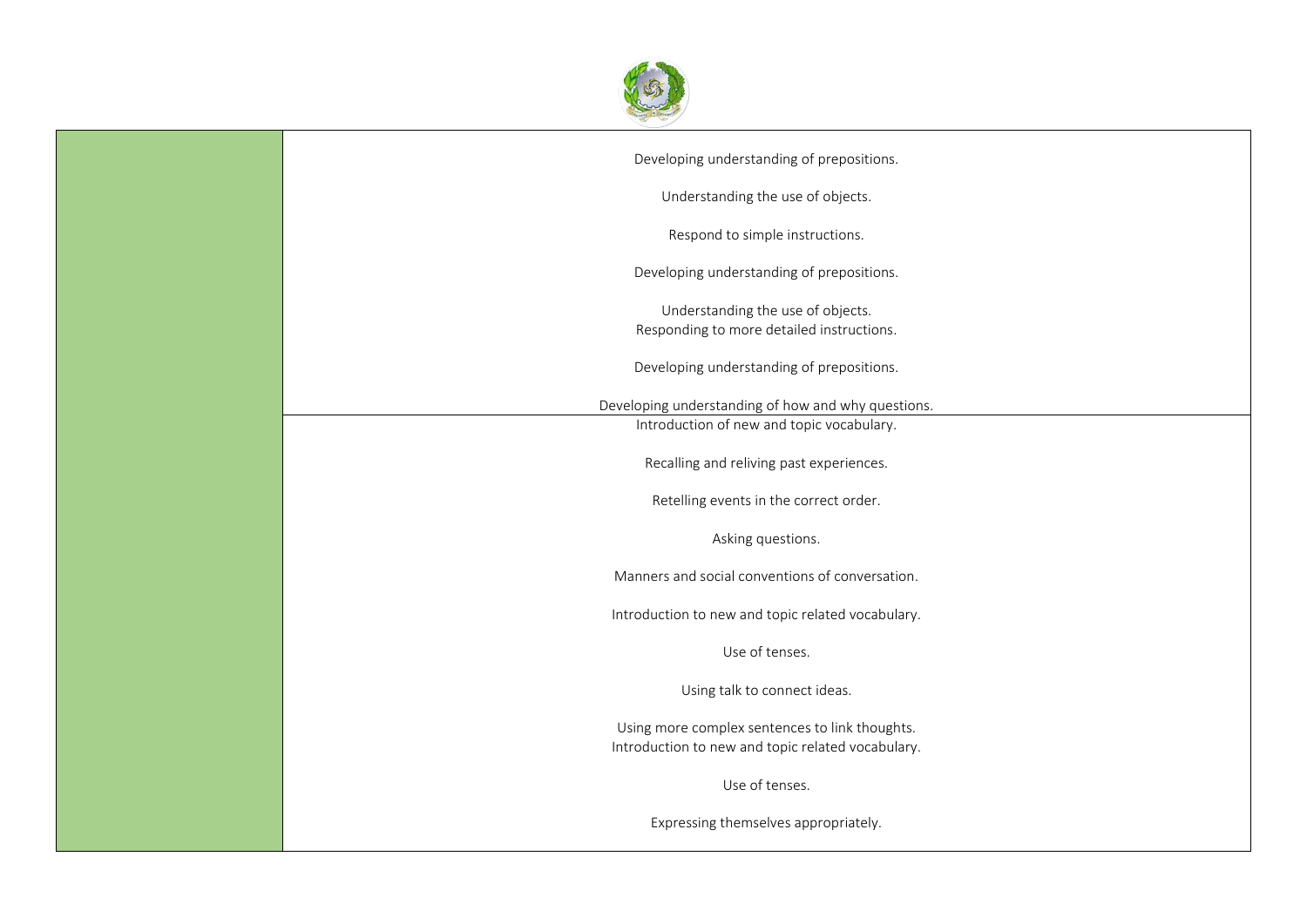

|                                | Speaking in full coherent sentences.                                                     |  |  |  |  |  |  |
|--------------------------------|------------------------------------------------------------------------------------------|--|--|--|--|--|--|
|                                |                                                                                          |  |  |  |  |  |  |
|                                | Developing understanding of questions and giving explanations.                           |  |  |  |  |  |  |
|                                |                                                                                          |  |  |  |  |  |  |
|                                | Development of gross motor skills:                                                       |  |  |  |  |  |  |
|                                | Exploring a range of movements; performing these freely and with confidence.             |  |  |  |  |  |  |
| <b>Physical Development</b>    | Running skilfully and avoiding obstacles.                                                |  |  |  |  |  |  |
| <b>ELG: Gross Motor Skills</b> |                                                                                          |  |  |  |  |  |  |
| <b>ELG: Fine Motor Skills</b>  | Development of fine motor skills: drawing lines and circles using gross motor movements. |  |  |  |  |  |  |
|                                | Using one handed tools and equipment.<br>Development of gross motor skills:              |  |  |  |  |  |  |
|                                | Balancing and climbing activities.                                                       |  |  |  |  |  |  |
|                                | Balance and movement.                                                                    |  |  |  |  |  |  |
|                                |                                                                                          |  |  |  |  |  |  |
|                                | Development of fine motor skills: pencil control, cutting skills; copying some letters.  |  |  |  |  |  |  |
|                                | Handle tools and equipment safely.                                                       |  |  |  |  |  |  |
|                                | Development of gross motor skills:                                                       |  |  |  |  |  |  |
|                                | Control and skills in movement.                                                          |  |  |  |  |  |  |
|                                | Hand eye-coordination development, throwing, catching and kicking.                       |  |  |  |  |  |  |
|                                | Development of fine motor skills: pencil control, cutting skills, letter formation.      |  |  |  |  |  |  |
|                                |                                                                                          |  |  |  |  |  |  |
|                                | Handle tools and equipment safely.                                                       |  |  |  |  |  |  |
|                                | Understands the importance of a healthy diet, sleep hygiene and exercise.                |  |  |  |  |  |  |
|                                | Manages hygiene independently.                                                           |  |  |  |  |  |  |
|                                |                                                                                          |  |  |  |  |  |  |
|                                | Understands the importance of safety.<br>Manages hygiene independently.                  |  |  |  |  |  |  |
|                                |                                                                                          |  |  |  |  |  |  |
|                                | Observes the effect of exercise on their body.                                           |  |  |  |  |  |  |
|                                |                                                                                          |  |  |  |  |  |  |
|                                | Dresses and undresses independently, including putting on/taking off outdoor clothing.   |  |  |  |  |  |  |
|                                | Understands how to use transports equipment safely.                                      |  |  |  |  |  |  |
|                                |                                                                                          |  |  |  |  |  |  |
|                                |                                                                                          |  |  |  |  |  |  |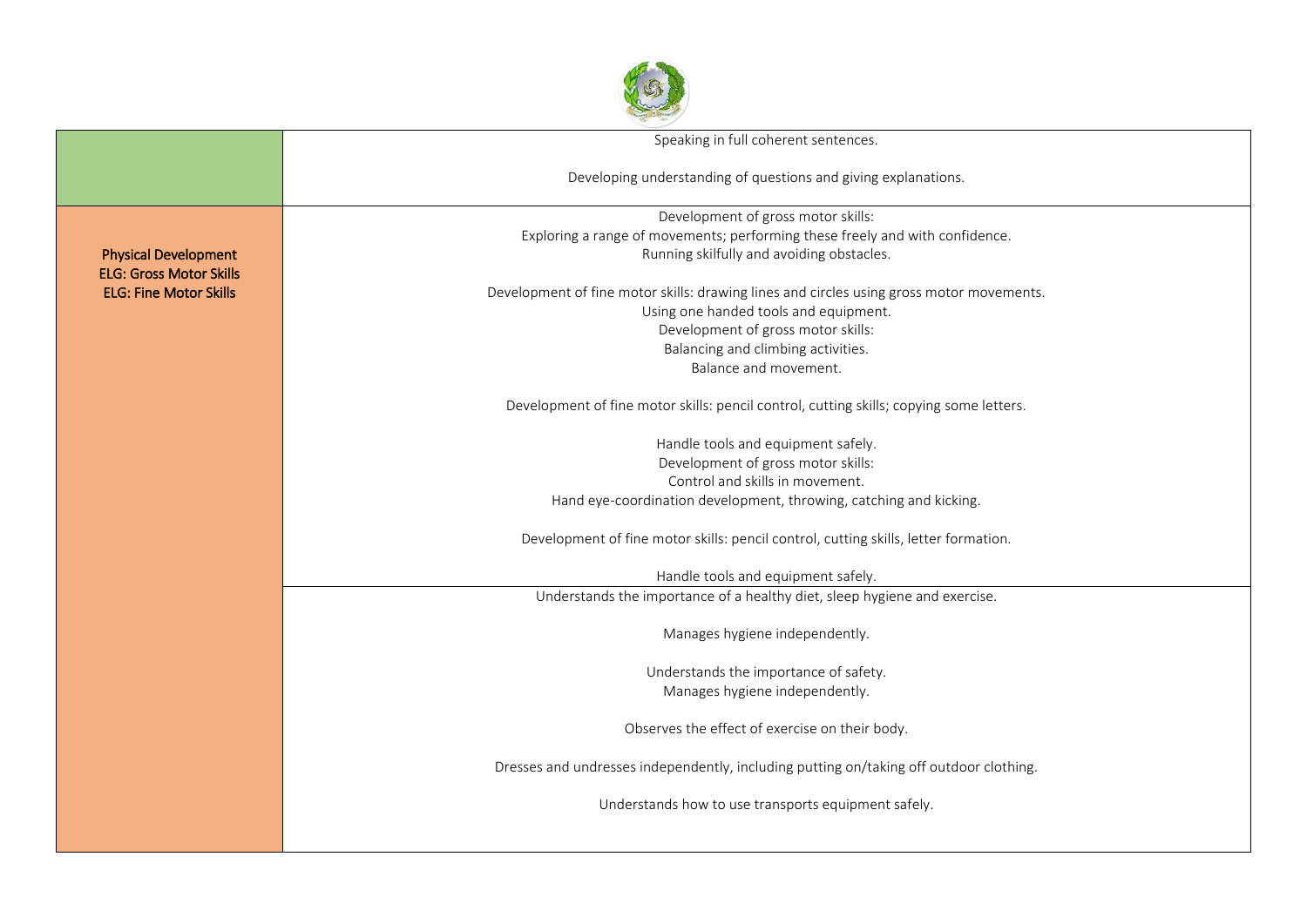

|          |                       | Manages hygiene independently.                                                                             |                                    |                                                     |                                        |                                 |                                     |  |  |
|----------|-----------------------|------------------------------------------------------------------------------------------------------------|------------------------------------|-----------------------------------------------------|----------------------------------------|---------------------------------|-------------------------------------|--|--|
|          |                       | Dresses and undresses independently, including changing for PE and putting on/taking off outdoor clothing. |                                    |                                                     |                                        |                                 |                                     |  |  |
|          |                       |                                                                                                            |                                    |                                                     |                                        |                                 |                                     |  |  |
|          |                       |                                                                                                            |                                    | Understands how to use transports equipment safely. |                                        |                                 |                                     |  |  |
|          | <b>Specific Areas</b> | <b>Learning Objectives</b>                                                                                 |                                    |                                                     |                                        |                                 |                                     |  |  |
|          |                       | Selection of texts linked to                                                                               | Selection of texts                 | Selection of texts                                  | Selection of texts                     | Selection of texts linked to    | Selection of texts                  |  |  |
| Literacy | ELG: Word             | topic:                                                                                                     | linked to topic:<br>Percy the Park | linked to topic:                                    | linked to topic:                       | topic:                          | linked to topic:                    |  |  |
|          | Reading               | I Am Absolutely Too Small                                                                                  | Keeper Stories; The                | The Three Little Pigs;                              | Jack and The                           | Mad About Minibeasts; Incey     | Pirates Love                        |  |  |
|          | ELG:                  | for School; Starting School;                                                                               | Gruffalo; The                      | Goldilocks and the                                  | Beanstalk; Jasper's                    | Wincey Spider; The Very         | Underpants; The                     |  |  |
|          | Comprehension         | Hugless Douglas goes to                                                                                    | Gruffalo's Child;                  | Three Bears; The                                    | Beanstalk; Sam                         | Hungry Caterpillar; The Bad-    | Night Pirates;                      |  |  |
|          |                       | Little School; Things I Like;                                                                              | Stick Man; Owl                     | Gingerbread Man;                                    | Plants a Sunflower;                    | Tempered Ladybird; The          | Pirate Pete; The                    |  |  |
|          |                       | The Day the Crayons Quit;                                                                                  | <b>Babies</b>                      | Little Red Riding                                   | NF texts on Spring,                    | Crunching Munching              | Singing Mermaid;                    |  |  |
|          |                       | The Large Family Stories;                                                                                  |                                    | Hood; The Three                                     | Animal life cycles                     | Caterpillar; Norman the Slug    | The Lighthouse                      |  |  |
|          |                       | Funny Bones; Body NF                                                                                       | Recognises rhythm                  | <b>Billy Goats Gruff</b>                            | and Plants; What the                   | with the Silly Shell; Minibeast | Keepers Lunch;                      |  |  |
|          |                       | Texts; Elmer; Avocado                                                                                      | in spoken words.                   |                                                     | Ladybird Heard; The                    | NF texts                        | The Rainbow Fish;                   |  |  |
|          |                       | Baby; Baby Brains                                                                                          | Joins in with                      | Enjoys rhyming and                                  | Teeny-Weeny                            | Listens to stories with         | Tiddler; The Snail<br>and the Whale |  |  |
|          |                       | Recognising own name and                                                                                   | repeated refrains                  | rhythmic activities.                                | Tadpole; Monkey<br>Puzzle              | increasing attention and        | Non Fiction texts                   |  |  |
|          |                       | logos.                                                                                                     | and anticipates key                | Beginning to be                                     |                                        | recall.                         | linked to Oceans                    |  |  |
|          |                       |                                                                                                            | events and phrases                 | aware of the way                                    | Shows awareness of                     |                                 | and creatures that                  |  |  |
|          |                       | Listening to and joining in                                                                                | in rhymes and                      | stories are                                         | rhyme and                              | Oral blending                   | live under the sea.                 |  |  |
|          |                       | with stories.                                                                                              | stories.                           | structured.                                         | alliteration.                          |                                 |                                     |  |  |
|          |                       |                                                                                                            |                                    |                                                     |                                        |                                 | Listens to stories                  |  |  |
|          |                       |                                                                                                            |                                    | Describes main story                                | Suggests how the                       |                                 | with increasing                     |  |  |
|          |                       |                                                                                                            |                                    | settings, events and                                | story might end.                       |                                 | attention and                       |  |  |
|          |                       |                                                                                                            |                                    | principal characters.                               |                                        |                                 | recall.                             |  |  |
|          |                       |                                                                                                            |                                    |                                                     | Hears and says the<br>initial sound in |                                 |                                     |  |  |
|          |                       |                                                                                                            |                                    |                                                     | words.                                 |                                 | Oral blending                       |  |  |
|          |                       |                                                                                                            |                                    |                                                     |                                        |                                 | Speed Sound                         |  |  |
|          |                       |                                                                                                            |                                    |                                                     |                                        |                                 | recognition                         |  |  |
|          |                       | Early mark making                                                                                          | Mark Making &                      | Mark Making &                                       | Mark Making &                          | Mark Making & ascribing         | Mark Making &                       |  |  |
|          |                       |                                                                                                            | ascribing meaning to               | ascribing meaning to                                | ascribing meaning to                   | meaning to marks.               | ascribing meaning                   |  |  |
|          | <b>ELG: Writing</b>   |                                                                                                            | marks.                             | marks.                                              | marks.                                 |                                 | to marks.                           |  |  |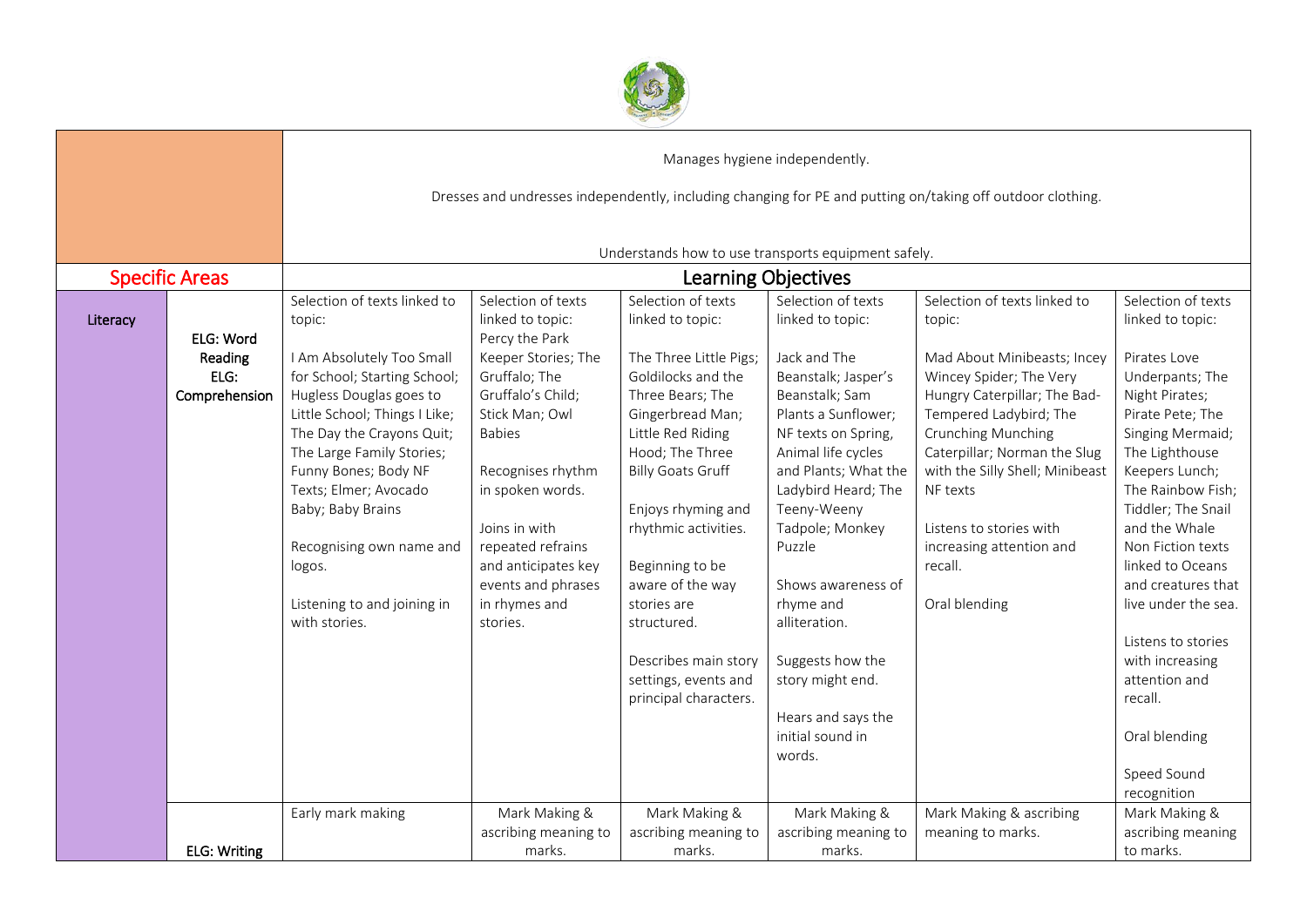

|                    |                       | Writes own name and the<br>names of other important<br>people. | Name Writing           | Name Writing         | Recording initial<br>sounds in words                             | Beginning to record some<br>dominant sounds in words | Beginning to<br>record some<br>dominant sounds |
|--------------------|-----------------------|----------------------------------------------------------------|------------------------|----------------------|------------------------------------------------------------------|------------------------------------------------------|------------------------------------------------|
|                    |                       |                                                                |                        |                      |                                                                  |                                                      | in words                                       |
|                    |                       |                                                                |                        |                      |                                                                  |                                                      |                                                |
|                    | Phonics               |                                                                |                        |                      | <b>Following Essential Letters and Sounds Phonics Programme.</b> |                                                      |                                                |
|                    |                       | Number Recognition-                                            | Number                 | Number Recognition   | Number Recognition                                               | Number Recognition                                   | Number                                         |
|                    |                       | Number of the Week &                                           | Recognition-Number     |                      |                                                                  |                                                      | Recognition                                    |
| <b>Mathematics</b> |                       | Numbers of Importance                                          | of the Week            | Counting             | Counting                                                         | Counting                                             |                                                |
|                    |                       |                                                                |                        |                      |                                                                  |                                                      | Counting                                       |
|                    |                       | Counting in sequence                                           | Counting in            | Matching numeral     | <b>Ordering Numbers</b>                                          | Addition and Subtraction                             |                                                |
|                    | ELG: Number           |                                                                | sequence               | and quantity         |                                                                  |                                                      | Addition and                                   |
|                    |                       | Counting groups of objects                                     |                        | correctly.           | Beginning to                                                     | Shows an interest in                                 | Subtraction                                    |
|                    |                       |                                                                | Counting groups of     |                      | represent numbers                                                | representing numbers.                                |                                                |
|                    |                       |                                                                | objects                | Comparing two        | using fingers, marks                                             |                                                      | One More/One                                   |
|                    |                       |                                                                |                        | groups of objects,   | on paper or pictures.                                            | Problem Solving-Sharing                              | Less                                           |
|                    |                       |                                                                | Realising not only     | saying when they     |                                                                  |                                                      |                                                |
|                    |                       |                                                                | objects, but anything  | have the same        | Shows an interest in                                             |                                                      |                                                |
|                    |                       |                                                                | can be counted,        | number.              | number problems.                                                 |                                                      |                                                |
|                    |                       |                                                                | including steps, claps |                      |                                                                  |                                                      |                                                |
|                    |                       |                                                                | or jumps.              |                      |                                                                  |                                                      |                                                |
|                    |                       | Shape                                                          | 2D shape               | 3D Shape             | Time Vocabulary                                                  | 2D shape                                             | 2 D and 3D shape                               |
|                    | <b>ELG: Numerical</b> | Comparing Length &                                             | Position and           | Size ordering        |                                                                  |                                                      | Pattern                                        |
|                    | Patterns              | Height                                                         | Direction              |                      | Height                                                           | Length                                               |                                                |
|                    |                       |                                                                |                        | Weight               |                                                                  | Pattern and Symmetry                                 | Position and                                   |
|                    |                       | Sequencing familiar events                                     | Time-Months of the     |                      |                                                                  |                                                      | Direction                                      |
|                    |                       |                                                                | Year                   |                      |                                                                  |                                                      |                                                |
|                    |                       | Similarities and Differences                                   | Similarities and       | Helping others       | Past and Present                                                 | Past and Present events in                           | Past and Present                               |
|                    |                       | - Appearance                                                   | <b>Differences</b>     |                      | events in children's                                             | children's own lives.                                | events in                                      |
| Understanding      |                       |                                                                |                        | Past and Present     | own lives.                                                       |                                                      | children's own                                 |
| the World          |                       | Past and Present events in                                     | Past and Present       | events in children's |                                                                  | Celebrations: Birthdays.                             | lives.                                         |
|                    | ELG: People,          | children's own lives.                                          | events in own          | own lives.           | Celebrations:                                                    |                                                      |                                                |
|                    | Culture and           |                                                                | children's lives.      |                      | Birthdays, Shrove                                                |                                                      | Celebrations:                                  |
|                    | Communities.          | People in the local                                            |                        | Celebrations:        | Tuesday, Ash                                                     |                                                      | Birthdays and                                  |
|                    | ELG: Past and         | community.                                                     | Celebrations:          | Birthdays, New Year, | Wednesday,                                                       |                                                      | Father's Day.                                  |
|                    | Present               |                                                                | Birthdays, Bonfire     | Chinese New Year.    | Mother's Day,                                                    |                                                      |                                                |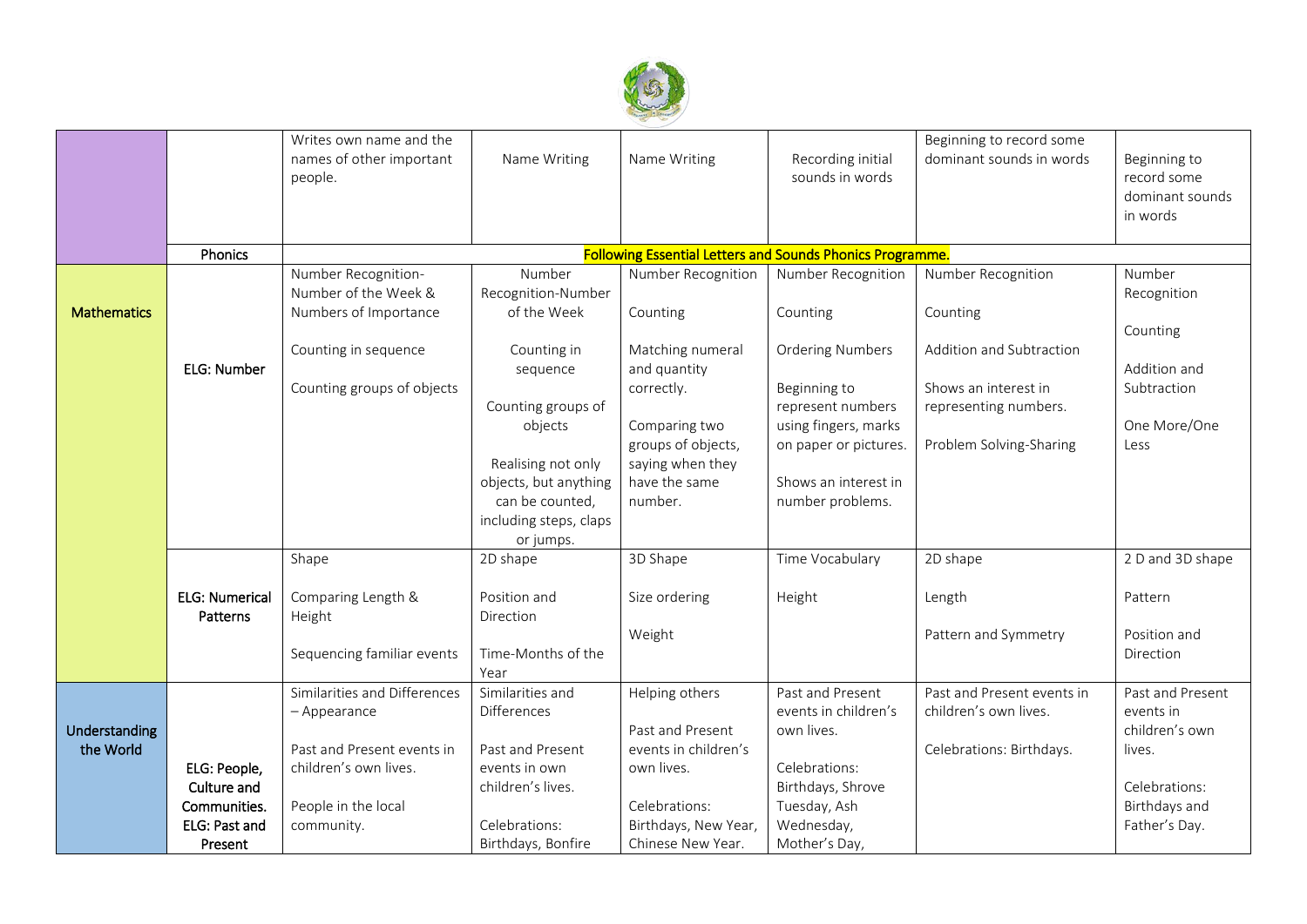

|                      | Celebrations and Family     | Nights, Diwali,      |                     | Easter, St George's  |                             |                   |
|----------------------|-----------------------------|----------------------|---------------------|----------------------|-----------------------------|-------------------|
|                      | customs: birthdays          | Christmas.           |                     | Day.                 |                             |                   |
|                      |                             |                      |                     |                      |                             |                   |
|                      | Exploring the local         | Materials and their  | Materials and their | Showing Care and     | Seasonal Changes-Summer     | Sea life          |
|                      | environment-our school      | properties           | properties.         | Concern for Living   |                             |                   |
|                      | and Fishburn Village.       |                      |                     | things and the       | Minibeast classification.   | Floating and      |
|                      |                             |                      |                     |                      |                             |                   |
| ELG: The             |                             | Freezing and Melting | Changing materials- | environment.         |                             | Sinking           |
| <b>Natural World</b> | Exploring human growth      |                      | cooking             |                      | Showing Care and Concern    |                   |
|                      | and changes over time-our   | Light                |                     | Animals and their    | for Living things and the   | Materials and     |
|                      | bodies.                     |                      |                     | young.               | environment.                | their properties  |
|                      |                             | Seasonal Changes-    |                     |                      |                             |                   |
|                      |                             | Autumn/Winter        |                     | Life Cycles          |                             |                   |
|                      |                             |                      |                     |                      |                             |                   |
|                      |                             |                      |                     | Seasonal Changes-    |                             |                   |
|                      |                             |                      |                     | Spring               |                             |                   |
|                      |                             |                      |                     |                      |                             |                   |
|                      |                             |                      |                     | Plant growth         |                             |                   |
|                      | Everyday uses of            | Computerised         | Animation:          | Recording Media:     | Programming and Control:    | Using age-        |
|                      | technology at school and at | Drawings             | 2Animate, Puppet    | Sound, video, still  | Beebots; programmable       | appropriate       |
|                      | home.                       |                      | Pals                | images               | toys; iPad apps e.g., Daisy | software-Google   |
|                      |                             | Recording Media:     |                     |                      | the Dinosaur.               | Earth             |
|                      | Exploring technology        | Sound, video, still  | E-safety-Safer      | E-safety-Smartie the |                             |                   |
| ICT and E safety     | equipment in EYFS.          | images               | Internet Day        | Penguin              | E-safety                    | Technology for    |
| links                |                             |                      |                     |                      |                             | different         |
|                      | E-safety-Digi Duck's Big    | E-safety-Smartie the |                     |                      |                             | purposes-metal    |
|                      | Decision                    | Penguin              |                     |                      |                             | detectors         |
|                      |                             |                      |                     |                      |                             |                   |
|                      |                             |                      |                     |                      |                             | E-safety-Digital  |
|                      |                             |                      |                     |                      |                             | Explorers/Smartie |
|                      |                             |                      |                     |                      |                             |                   |
|                      |                             |                      |                     |                      |                             | the Penguin       |
|                      |                             |                      |                     |                      |                             |                   |
|                      |                             |                      |                     |                      |                             |                   |
|                      |                             |                      |                     |                      |                             |                   |
|                      |                             |                      |                     |                      |                             |                   |
|                      |                             |                      |                     |                      |                             |                   |
| <b>ELG: Creating</b> | Art                         | Art                  | Art                 | Art                  | Art                         | Art               |
| with Materials       | * Exploring colour and how  | * Exploring texture  |                     | * Combining          | * Moulding and shaping      | * Combining       |
|                      | colour can be changed.      | * Colour Mixing      |                     | Materials            | malleable materials.        | media to create   |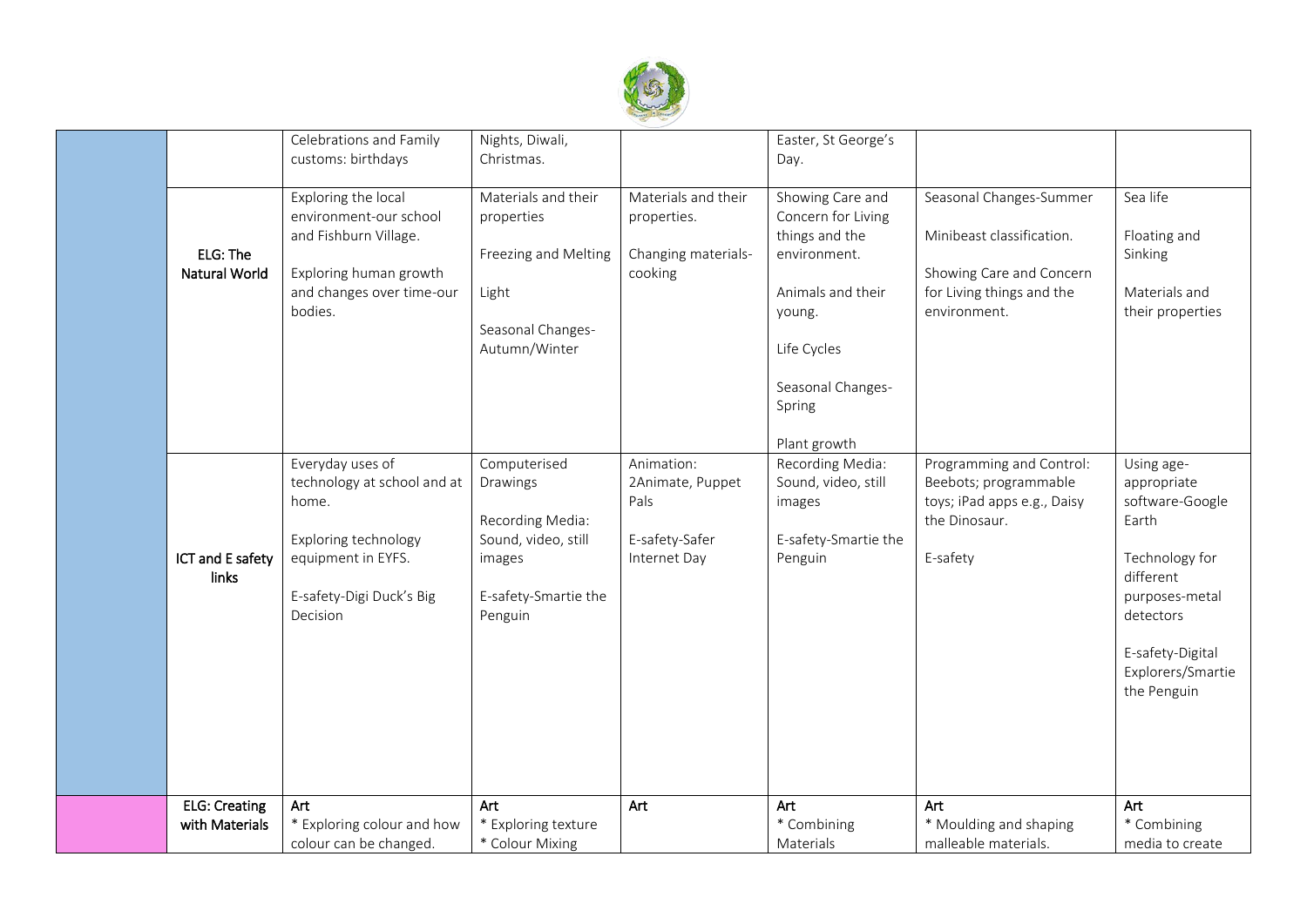

| <b>Expressive Arts</b>         |                 | * Creating representations | * Printing           | * Combining media    | * Creating textures  | * Printing techniques.        | different effects. * |
|--------------------------------|-----------------|----------------------------|----------------------|----------------------|----------------------|-------------------------------|----------------------|
| & Design                       |                 | of self and others.        | techniques.          | to create different  |                      |                               | Exploring colour,    |
|                                |                 |                            |                      | effects.             | Design and           | Design and Technology         | pattern and          |
|                                |                 | Design and Technology      | Design and           |                      | Technology           | * Constructing with a         | texture.             |
|                                |                 | * Using simple tools.      | Technology           | Design and           | * Using simple tools | purpose.                      |                      |
|                                |                 | * Exploring construction   | *Using simple tools  | Technology           | effectively.         |                               | Design and           |
|                                |                 | materials.                 | effectively.         | * Exploring a range  | * Exploring          | Music & Dance                 | Technology           |
|                                |                 |                            | * Exploring          | of construction      | construction         | * Taps out simple repeated    | * Constructing       |
|                                |                 | Music & Dance              | construction         | equipment and        | materials.           | rhythms.                      | with a purpose in    |
|                                |                 | * Singing a range of       | materials.           | building structures. |                      | * Simple repeated             | mind.                |
|                                |                 | Nursery rhymes and         |                      |                      | Music & Dance        | sequences.                    | *Joining materials   |
|                                |                 | favourite songs.           | Music & Dance        | Music & Dance        | * Exploring a range  |                               | effectively.         |
|                                |                 | * Imitating movement in    | * Explore the sounds | * Imitating          | of movements to      |                               |                      |
|                                |                 | response to music-         | of different         | movements in         | music.               |                               | Music & Dance        |
|                                |                 | exploring favourite songs. | instruments and      | response to music.   |                      |                               | * Creates simple     |
|                                |                 |                            | exploring body       |                      |                      |                               | repeated rhythms     |
|                                |                 |                            | movements.           |                      |                      |                               | using instruments.   |
|                                | ELG: Being      | Developing imaginative     | Developing           | Developing           | Developing           | Developing imaginative Play   | Developing           |
|                                | Imaginative and | Play                       | imaginative Play     | imaginative Play     | imaginative Play     |                               | imaginative Play     |
|                                | Expressive      |                            |                      |                      |                      | * Role Play-Home Corner       |                      |
|                                |                 | * Role Play-Home Corner    | * Role Play-Home     | * Role Play-Home     | * Role Play-Home     |                               | * Role Play-Home     |
|                                |                 | (Enhanced with Birthday    | Corner (Enhanced     | Corner (Enhanced     | Corner (Enhanced     | * Small World-Minibeast       | Corner Small         |
|                                |                 | party resources).          | with Christmas       | with Chinese New     | for Easter)          | small world                   | World-Pirate small   |
|                                |                 |                            | decorations etc.)    | Year, Three Little   |                      |                               | world                |
|                                |                 | * Small World-Dolls House, |                      | Pigs home, Three     | * Small World-Farm   |                               |                      |
|                                |                 |                            | * Small World-Polar  | Bears' Cottage,      | small world          |                               |                      |
|                                |                 |                            | environment tuff     | Giant's castle)      |                      |                               |                      |
|                                |                 |                            | tray                 |                      |                      |                               |                      |
|                                |                 |                            |                      | * Small World-story  |                      |                               |                      |
|                                |                 |                            |                      | themed tuff trays.   |                      |                               |                      |
| <b>RE</b>                      |                 | Why is the word God so     | Why do Christians    | Being Special:       | Why do Christians    | Which stories are special and | Which places are     |
|                                |                 | important to Christians?   | perform nativity     | Where do we          | put a cross in an    | why?                          | special and why?     |
|                                |                 |                            | plays at Christmas?  | belong?              | Easter Garden?       |                               |                      |
|                                |                 | Welly Walk in the Local    | Collecting Autumn    | Local Library Visit  | Farmyard Flyer Farm  | Forest Schools - Minibeast    | Pirate day           |
| Visits and Visitors to support |                 | Environment                | Objects              |                      | Bus/Visit to the     | theme                         |                      |
| themes.                        |                 |                            |                      |                      | Farm                 |                               |                      |
|                                |                 |                            | Christmas activities |                      |                      |                               |                      |
|                                |                 |                            |                      |                      | Hatching Eggs        |                               |                      |